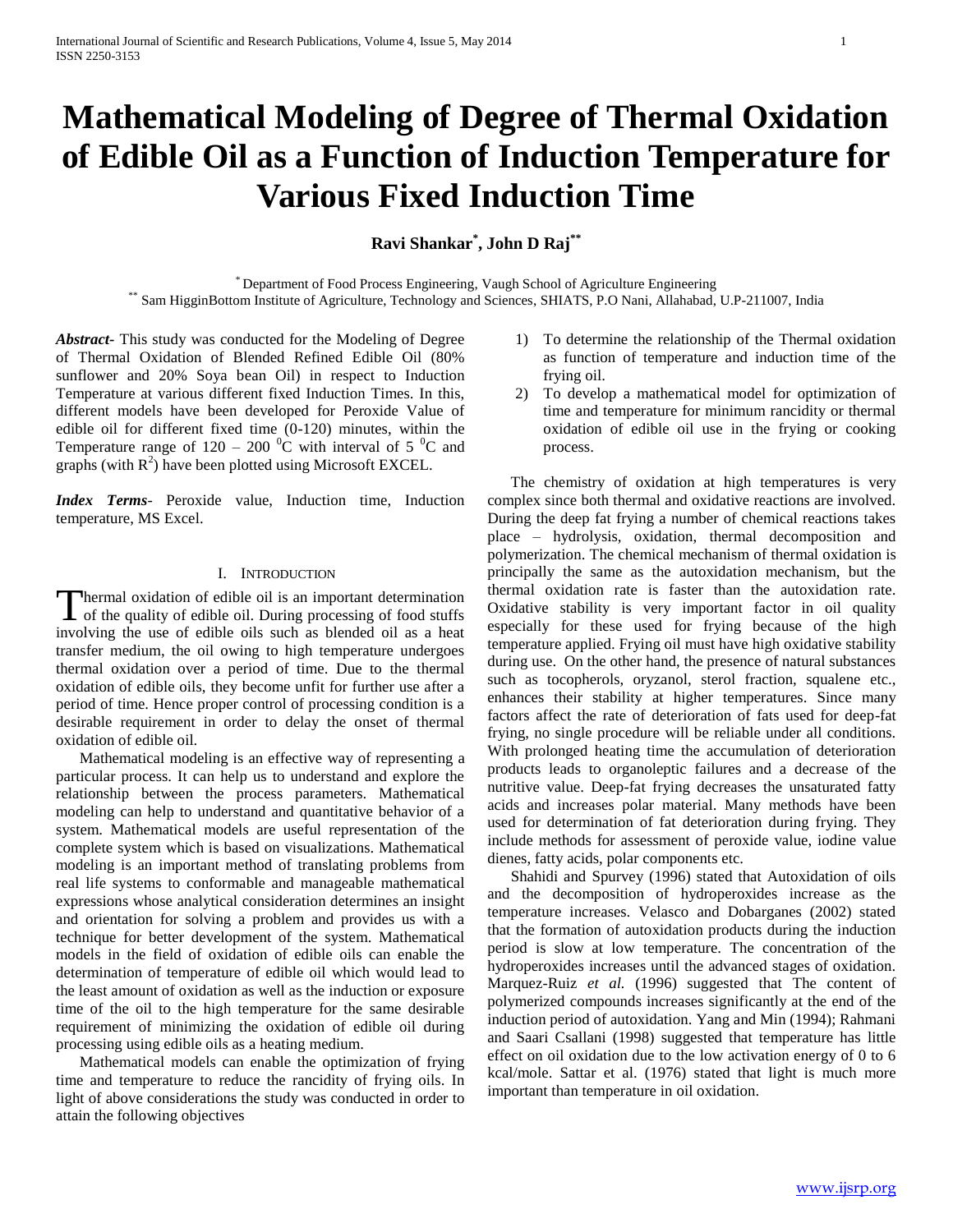Oil was purchased from the market as refined blended oil (80% sunflower oil and 20% soyabean oil) of composition as shown in Table I.

| TABLE I Approx. Composition of Oil. |               |  |
|-------------------------------------|---------------|--|
| Contents                            | Qty. per 100g |  |
|                                     |               |  |
| Energy                              | 900           |  |
| Carbohydrate (g)                    | 0             |  |
| Protein $(g)$                       | 0             |  |
| Fat $(g)$                           | 100           |  |
| Saturated fatty acids (g)           | 10            |  |
| Monounsaturated fatty<br>acid       | 26            |  |
| $\left( \mathbf{g} \right)$         |               |  |
| Polyunsaturated fatty acid (g)      | 64            |  |
| Omega-6 $[n-6]$ (g)                 | 63            |  |
| Omega-3 $[n-3]$ (g)                 | 1             |  |
| Trans fatty acid (g)                | 0             |  |
| Total Essential fatty acids (g)     | 53            |  |
| Cholesterol (mg)                    | 0             |  |
| Vitamin E $(mg/LU^*)$               | 50/50         |  |
| Moisture $(g)$                      | 0.987         |  |
| Peroxide value (meq) at 28 $^0C$    | 19.8          |  |
| AntiOxidant TBHQ (mg)               | 12            |  |

#### 1 Preparation of samples

 The oil was first heated on hot plate in 500 ml beaker filled to 290ml, to reach the required temperature and then incubated in hot baking oven to maintain the temperature of the oil for required time intervals.

## 2 Sample Collection

 2.1 Firstly, Samples (30 ml) were collected in the brown color bottle within the temperature range of  $120-200$  °C with interval of 10 $\mathrm{^{0}C}$  for 0-120 minutes of induction time with the interval of 20 minute. And so the number of sample was 9\*7=63. And there peroxide values were measured.

 2.2 Secondly, Samples (30 ml) were collected in the brown color bottle within the temperature range of  $125-195$  °C with the interval of 10 $\degree$ C for 0-60 minutes of induction time with the interval of 15 minute. And so the number of sample was 8\*5=40. And there peroxide values were measured.

As such total number of samples collected was  $(63+40)=103$ . \*Assumptions

a) Surface area exposed to atmosphere is constant or same.

b) No mixing or agitation.

## III. MEASUREMENT OF OXIDATION

3.1 Peroxide Value (PV) Analytical method.

3.1.1 Purpose and Scope

 This method describes the determination of peroxides values for vegetable oils and fats. The peroxide value is a parameter specifying the content of oxygen as peroxide, especially hydro peroxides in a substance. The peroxide value is a measure of the oxidation present.

3.1.2 Principle

 The sample treated in the solution with a mixture of acetic acid and a suitable organic solvent and then with a solution of potassium iodide. The liberated iodine is titrated with a standard solution of sodium thiosulphate.

 Peroxides and similar products which oxidize potassium iodide under the conditions of the test will contribute to the peroxide value. Variations in procedure may affect the results. Peroxide values are expressed either in milliequivalents of peroxide/kg or millimoles of peroxide/l.

#### Reaction scheme:

 The peroxide value is determined by measuring the iodine liberated from potassium iodide by a peroxide, using sodium thiosulphate solution as the titrant. In the presence of acetic acid, the reaction scheme for hydroperoxides is as follows.

Generation of hydroperoxides:  $R-H + O_2 \longrightarrow \text{ROOH}$  (Reaction I) Generation of iodine:  $KI + CH_3COOH$   $\longrightarrow$  HI +  $CH<sub>3</sub>COO<sup>+</sup>K<sup>+</sup>$ (Reaction II)  $ROOH + 2 HI$   $\longrightarrow$   $ROH + H<sub>2</sub>O + I<sub>2</sub> + startch$ indicator (Reaction III) Titration step:  $I_2$  (purple) + 2 Na<sub>2</sub>S<sub>2</sub>O<sub>3</sub>  $\longrightarrow$  Na<sub>2</sub>S<sub>4</sub>O<sub>6</sub> + 2 NaI (colorless) (Reaction IV) Reaction of peroxides of the structures R-O-O-R' and R- CH-O-O-CH -R' follows an analogous pathway. Whilst cyclic peroxides do not react quantitatively under the conditions described here. Alternatively, the ion reaction is of more of general applicability:  $O_2^2$ <sup>2-</sup> + 2I<sup>-</sup> + 4H<sup>+</sup>  $I_2$  +  $2H_2O$ 

| (Reaction V)        |  |              |
|---------------------|--|--------------|
| $I_2 + 2S_2O_3^{2}$ |  | $S_4O_6^{2}$ |
| (Reaction VI)       |  |              |

3.1.4 Procedure

 i) Approx. 3.0g of the sample was transfered, accurately weighed, into a 250 ml conical flask.

 ii) 25 ml of the appropriate solvent mixture (glacial acetic acid: chloroform, 1:2) and 1 ml saturated potassium iodide solution freshly prepared was added.

 iii) Was Allowed to react for 60 sec. and shaking thoroughly during this period. Then 35 ml of distilled water was added.

 iv) Then was titrated with 0.001 N sodium thiosulphate solution using 0.5 ml 1% starch solution as indicator.

v) During the titration shaked until the blue color disappeared. vi) Blank titration was carried under the same conditions.

3.1.5 Calculations

S=titration of sample.

B=titration of blank.

SW=weight of sample taken.(gm)

N=normality of sodium thiosulphate used.(0.001)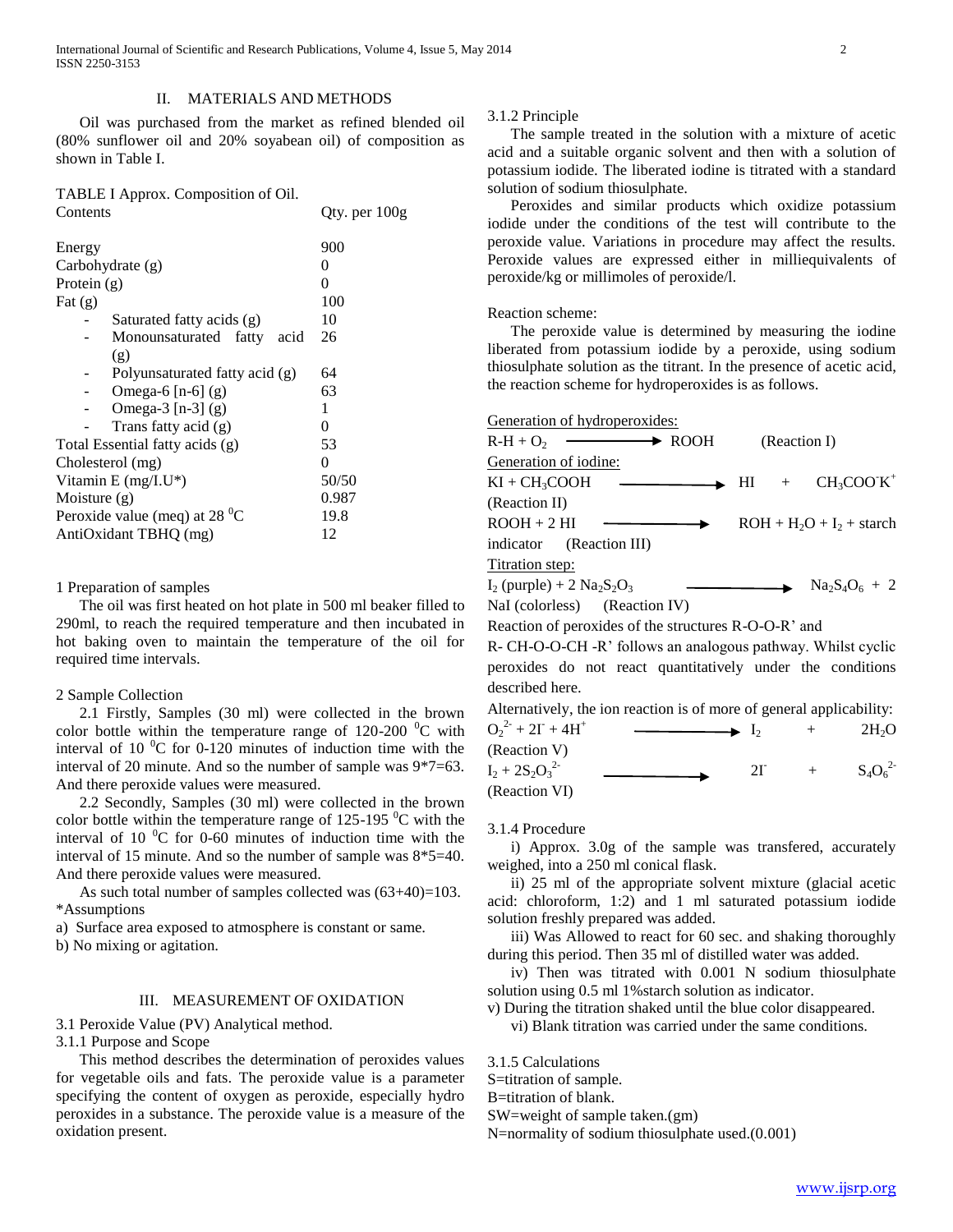PV=peroxide value (meq/kg)  $PV = (S-B)*N*1000/SW$ 

#### IV. GRAPHICAL ANALYSIS

 The experimental data obtain using the previous procedures were analyzed by plotting Graph and developing Models for various observations for 17 different temperatures within the range of 120-200  $^0$ C with interval of 5  $^0$ C.

## V. RESULT

 Below are the different graphs plotted for peroxide value (meq/kg) verses induction temperature  $({}^{0}C)$  for different fixed time (minutes) and the developed Models (where y is peroxide value and x is temperature in  ${}^{0}C$ ).



**Figure 1. Peroxide value(meq/kg) Vs Induction Temperature ( <sup>0</sup>C) for 0 minute.**

Developed Model I  $y = -5E-09x^{6} + 5E-06x^{5} - 0.002x^{4} + 0.4367x^{3} - 52.021x^{2} + 3281x$ - 85603



**Figure 2. Peroxide value(meq/kg) Vs Induction Temperature ( <sup>0</sup>C) for 15 minute.**

Developed Model II  $y = 2E-08x^{6} - 2E-05x^{5} + 0.0094x^{4} - 2.0021x^{3} + 239.94x^{2}$ 15263x + 402615  $R^2 = 0.9445$ 



**Figure 3. Peroxide value(meq/kg) Vs Induction Temperature ( <sup>0</sup>C) for 20 minute.**

Developed Model II  $y = -0.0048x^{6} + 0.1628x^{5} - 2.1795x^{4} + 14.574x^{3} - 50.234x^{2} +$ 81.023x 40.841  $R^2 = 0.8497$ 



**Figure 4. Peroxide value(meq/kg) Vs Induction Temperature ( <sup>0</sup>C) for 30 minute.**

Developed Model IV  $y = 0.0135x^{6} - 0.3883x^{5} + 4.3828x^{4} - 24.539x^{3} + 70.627x^{2}$ 97.717x  $+$  52.674  $R^2 = 0.9589$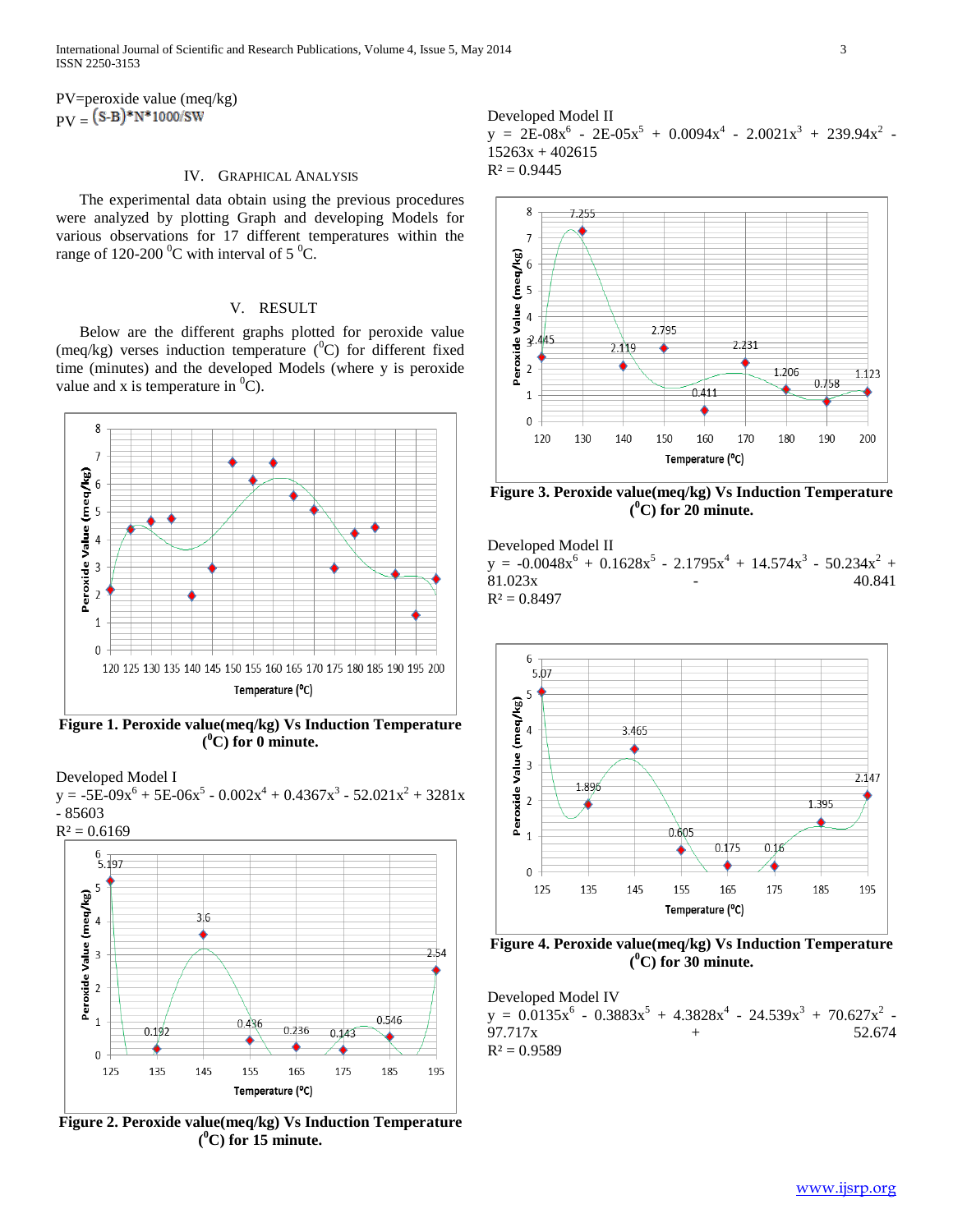

**Figure 5. Peroxide value(meq/kg) Vs Induction Temperature ( <sup>0</sup>C) for 40 minute.**

Developed Model V  $y = -0.0049x^{6} + 0.1542x^{5} - 1.8991x^{4} + 11.699x^{3} - 37.418x^{2} +$ 56.288x - 24.628  $R^2 = 0.8599$ 



**Figure 6. Peroxide value(meq/kg) Vs Induction Temperature ( <sup>0</sup>C) for 45 minute.**

Developed Model VI  $y = 0.0202x^6 - 0.5789x^5 + 6.5237x^4 - 36.508x^3 + 105.14x^2$ 145.15x + 76.515  $R^2 = 0.9031$ 



**Figure 7. Peroxide value(meq/kg) Vs Induction Temperature ( <sup>0</sup>C) for 60 minute.**

Developed Model VII  $y = -3E-09x6 + 3E-06x5 - 0.0013x4 + 0.2835x3 - 34.385x2 +$ 2210.5x - 58815  $R^2 = 0.7527$ 



**Figure 8. Peroxide value(meq/kg) Vs Induction Temperature ( <sup>0</sup>C) for 80 minute.**

Developed Model VIII  $y = -0.0013x^{6} + 0.0485x^{5} - 0.7329x^{4} + 5.4942x^{3} - 21.098x^{2} +$ 37.174x - 17.936  $R^2 = 0.9539$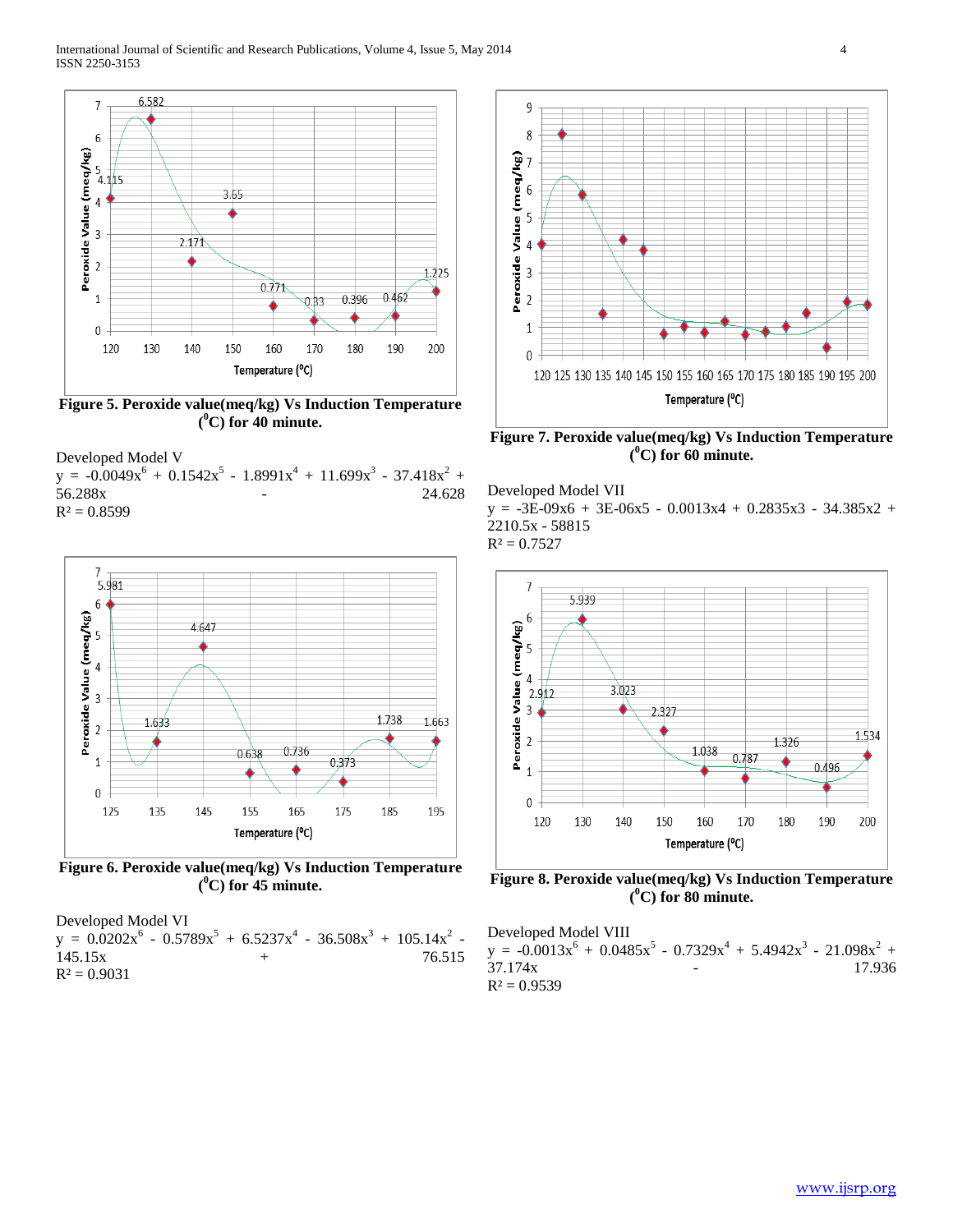

**Figure 9. Peroxide value(meq/kg) Vs Induction Temperature ( <sup>0</sup>C) for 100 minute.**

Developed Model IX

 $y = -0.0007x^{6} + 0.0323x^{5} - 0.552x^{4} + 4.4181x^{3} - 17.248x^{2} +$ 29.435x - 12.688  $R^2 = 0.9676$ 





Developed Model X  $y = 0.0019x^{6} - 0.048x^{5} + 0.4153x^{4} - 1.3153x^{3} - 0.0233x^{2} +$  $5.4557x + 0.034$  $R^2 = 0.7829$ 

## VI. DISCUSSION

 Most of the Models developed are of higher order polynomial, mainly of fourth, fifth or sixth order and  $R^2$  for some of them are close to 1.0, except for models X, VII and I. Model I for 0 minute induction time is not so fit for prediction with  $R^2$ =0.6169. Rest of the suggested models are best fit to the plotted graph and one can easily determine or predict the values

of peroxide at different temperature of induction for fixed Induction time.

#### VII. CONCLUSION

 The models developed are to best fit the curve plotted (PV vs time) and helpful in determination of the temperature of heating for minimum peroxide value of oil for fixed time of cook.

## ACKNOWLEDGMENT

 We are appreciative of the SHIATS University for its continuous support in the development of important technologies for the future use. The effort of higher authorities to promote the technologies has been very valuable in the promotion of new technologies. A special thanks goes to the dean and head of department for believing in our dream to develop new technologies. Many people have contributed either directly or in directly to make this work a reality. I take this opportunity to express my deep sense of gratitude to my guide Mr. John D Raj, assistant professor, department of food process engineering, SHIATS for initiating to work in this area and giving encouragement and guidance. The whole hearted support extended by laboratory in charge is also gratefully acknowledged.

#### **REFERENCES**

- [1] Allen, D.M., 1971, "Mean Square Error of Prediction as a Criterion for Selecting Variables," Technometrics, 13, 469-475.
- [2] Allen, D.M., 1974, "The Relationship Between Variable Selection and Data Augmentation and a Method for Prediction," Technometrics, 16, 125-127.
- [3] Blaine, R. L., Lundgren, C. J. and Harris, M. B., "Oxidative Induction Time – A Review of DSC Experimental Effects," in this volume.
- [4] G. Litwinienko & T. Kasprzycka-Guttman, Thermochim. Acta, 1998, 319, 185.
- [5] J.H. Sharp, Reaction kinetics, in: Mackenzie (Ed.), Differential Thermal Analysis, 1972 p. 47.
- [6] L.M.S. Freire, T.C. Bicudo, R. Rosenhaim, F.S.M. SinfroˆNio, J.R. Botelho & J.R. Carvalho Filho, J. Therm. Anal. Cal., 2009, 96, 1029.
- [7] Min D.B., Boff J.F., (2001). Lipid oxidation of edible oil. In: Food lipids, Akoh C., Min D.B. (Eds). New York: Marcel Dekker, pp 335-363.
- [8] P. Simon & L. Kolman, J. Therm. Anal. Cal., 2001, 64, 813.
- [9] Simon P., Kolman L. (2001) DSC study of oxidation induction periods, Journal of thermal Analysis and Calorimetry, 64, 813-820.

#### AUTHORS



**First Author** – RAVI SHANKAR- AMIMI, AMIAEI, AMIE, Pursuing M.Tech ( 4th sem) in Food Technology (Food Process Engineering), Department of Food Process Engineering, Vaugh School of Agriculture Engineering, SHIATS University, P.O-Naini, Allahabad, U.P-211007,

India. B.E in Food Technology, SLIET, P.T.U, Sangrur, Punjab, India.

r.shankar.mail@gmail.com.